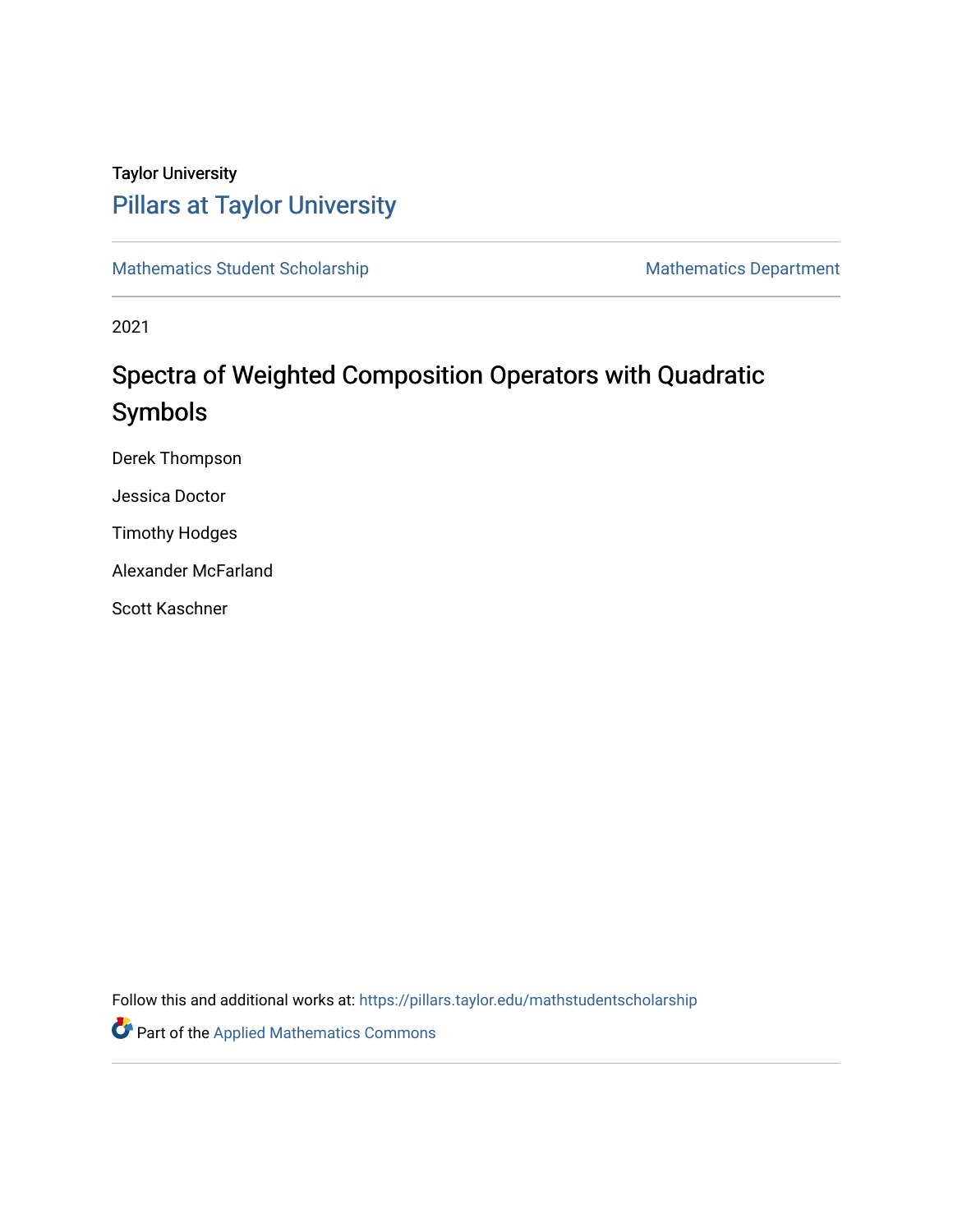# Spectra of Weighted Composition Operators with Quadratic Symbols

Jessica Doctor<sup>b</sup>, Timothy Hodges<sup>b</sup>, Scott Kaschner<sup>a</sup>, Alexander McFarland<sup>b</sup>, Derek Thompson<sup>b,</sup>

<sup>a</sup>Department of Mathematics, Butler University, 4600 Sunset Ave, Indianapolis, IN 46208  $b$ Department of Mathematics, Taylor University, 236 W. Reade Ave, Upland, IN 46989

# Abstract

Previously, spectra of certain weighted composition operators  $W_{\psi,\varphi}$  on  $H^2$  were determined under one of two hypotheses: either  $\varphi$  converges under iteration to the Denjoy-Wolff point uniformly on all of  $\mathbb D$  rather than simply on compact subsets, or  $\varphi$  is "essentially linear fractional." We show that if  $\varphi$  is a quadratic self-map of  $\mathbb D$  of parabolic type, then the spectrum of  $W_{\psi,\varphi}$  can be found when these maps exhibit both of the aforementioned properties, and we determine which symbols do so.

Keywords: uniform convergence, essentially linear fractional, composition operator, weighted composition operator

2010 MSC: 40A30, 2010 MSC: 47B33, 2010 MSC: 47B35, 2010 MSC: 47A10

# 1. Introduction

Let  $H^2$  denote the classical *Hardy space*, the Hilbert space of analytic functions  $f(z) =$  $\sum_{n=1}^{\infty} a_n z^n$  on the open unit disk D such that  $n=0$ 

$$
||f||^2 = \sum_{n=0}^{\infty} |a_n|^2 < \infty.
$$

A composition operator  $C_{\varphi}$  on  $H^2$  is given by  $C_{\varphi} f = f \circ \varphi$ . We call  $\varphi$  the symbol of the associated composition operator. When  $\varphi$  is an analytic self-map of  $\mathbb{D}$ , the operator  $C_{\varphi}$  is bounded. Composition operators on  $H^2$  have been extensively studied for several decades; [\[1\]](#page-14-0) and [\[2\]](#page-14-1) are seminal books on the subject. One reason for their study is the deep connection

<sup>?</sup>The authors were funded by an NSF-CURM grant.

Email address: theycallmedt@gmail.com (Derek Thompson)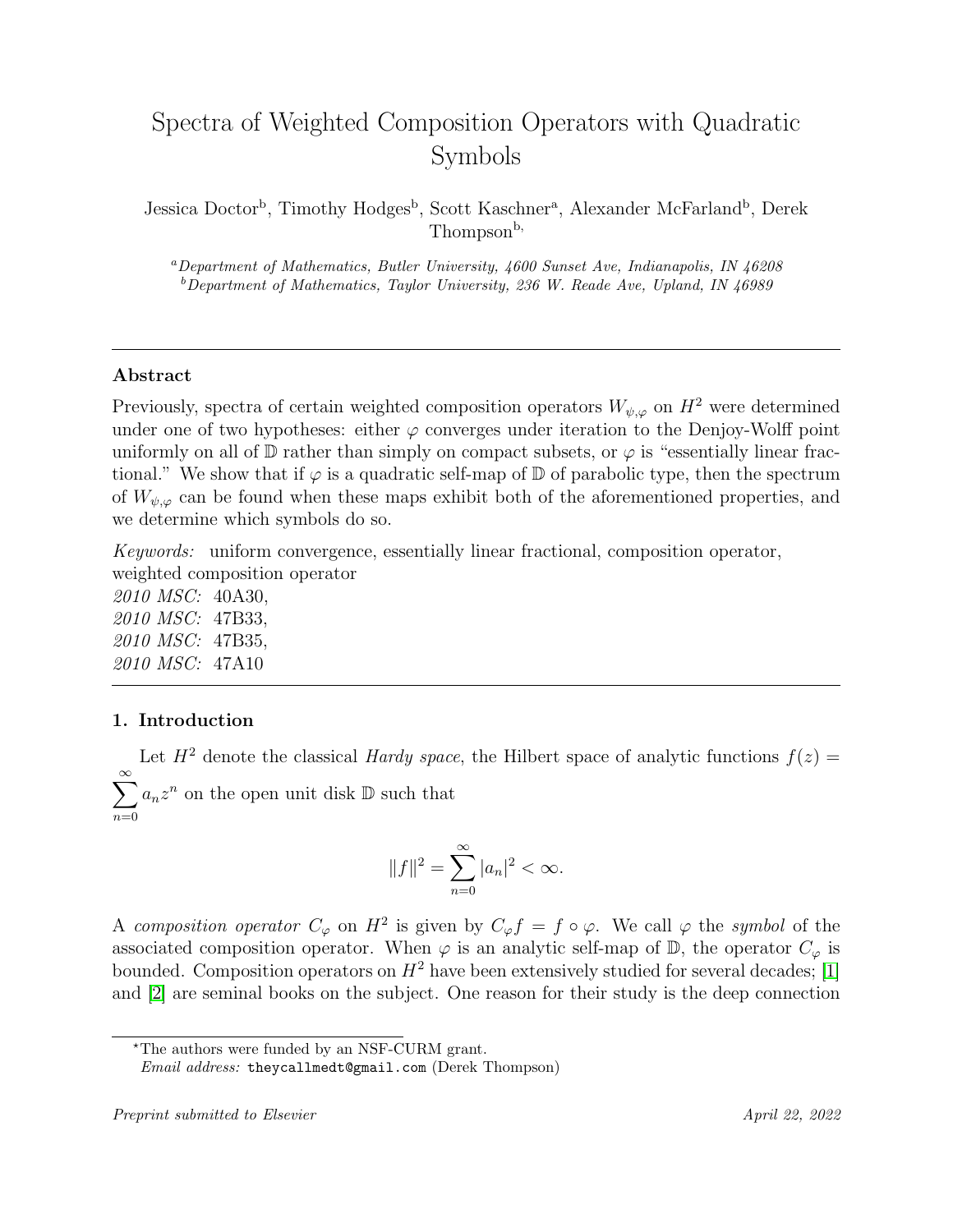to multiplication operators.  $H^{\infty}$ , the space of bounded on analytic functions on  $\mathbb{D}$ , is the multiplier algebra of  $H^2$ : if  $\psi \in H^{\infty}$  and  $f \in H^2$ , then  $\psi f \in H^2$ . Thus, for any  $\psi \in H^{\infty}$ , the multiplication operator  $T_{\psi}$  on  $H^2$  is given by  $T_{\psi}f = \psi f$ , and all such operators are bounded. Throughout this paper, we will always assume  $\psi \in H^{\infty}$ . We write  $W_{\psi,\varphi} := T_{\psi}C_{\varphi}$  and call such an operator a weighted composition operator.

The spectrum of an operator T on a Hilbert space H, denoted  $\sigma(T)$ , is given by  $\{\lambda \in \mathbb{C}$ :  $T - \lambda I$  is not invertible}. A thorough treatment of the spectrum of composition operators on  $H^2$  is given in [\[1,](#page-14-0) Chapter 7]. Determining the spectra of *weighted* composition operators on  $H^2$  is still largely an open question, and some results are given in [\[3\]](#page-14-2) and [\[4\]](#page-14-3); in both papers, the results depend on the behavior of  $\varphi$  on  $\mathbb{D}$ .

Building on the work of [\[3\]](#page-14-2) and [\[4\]](#page-14-3), our goal is to answer the following:

If  $\varphi$  is a quadratic self-map of  $\mathbb D$  and  $\psi \in H^{\infty}$ , can we determine  $\sigma(W_{\psi,\varphi})$  ?

While we are interested in quadratic maps, this is not the only way we will classify our choice of symbols. The Denjoy-Wolff theorem guarantees that any analytic self-map of  $\mathbb D$  (apart from elliptic automorphisms) will have a unique attracting fixed point w in  $\mathbb{D}$ , and that  $\varphi$ converges, uniformly on compact subsets of D, to that point under iteration. This behavior generally splits into three categories:

- w is properly in  $\mathbb{D}$  with  $|\varphi'(w)| < 1$  (elliptic),
- w is on the boundary and  $\varphi'(w) < 1$  (hyperbolic), or
- w is on the boundary and  $\varphi'(w) = 1$  (parabolic).

If  $\varphi$  is not analytic on  $\partial \mathbb{D}$ , the boundary fixed point cases need to be stated more carefully (see [\[1\]](#page-14-0)), but that will not be an issue for our quadratic symbols.

While our primary goal is to determine  $\sigma(W_{\psi,\varphi})$ , a secondary goal of ours is to show the interplay between the conditions imposed on  $\varphi$  in [\[3\]](#page-14-2) and [\[4\]](#page-14-3). In the rest of the introduction, we will explain the concept of *uniformly convergent iteration* found in [\[3\]](#page-14-2), use it to narrow down which quadratic maps we consider, and also explain the concept of *essentially linear* fractional maps found in [\[4\]](#page-14-3).

### 1.1. Uniformly convergent iteration.

Let  $\varphi_n = \varphi \circ \varphi \cdots \circ \varphi$  (n times). An analytic function  $\varphi : \mathbb{D} \to \mathbb{D}$  with Denjoy-Wolff point w exhibits uniformly convergent iteration (UCI) if  $\varphi_n \to w$  uniformly on all of  $\mathbb{D}$ , rather than simply on compact subsets of D. The main result we need is the following:

<span id="page-2-0"></span>**Theorem 1.1.** [\[3,](#page-14-2) Corollary 10] Suppose  $\varphi : \mathbb{D} \to \mathbb{D}$  is analytic with Denjoy-Wolff point w,  $\varphi_n \to w$  uniformly in  $\mathbb{D}$ , and  $\psi \in H^\infty$  is continuous at  $z = w$  with  $\psi(w) \neq 0$ . Then we have

$$
\overline{\sigma_p(\psi(w)C_\varphi)} \subseteq \overline{\sigma_{ap}(W_{\psi,\varphi})} \subseteq \sigma(W_{\psi,\varphi}) \subseteq \sigma(\psi(w)C_\varphi)
$$

In particular, if  $\overline{\sigma_p(C_\varphi)} = \sigma(C_\varphi)$ , then  $\sigma(T_\psi C_\varphi) = \sigma(\psi(w)C_\varphi)$ .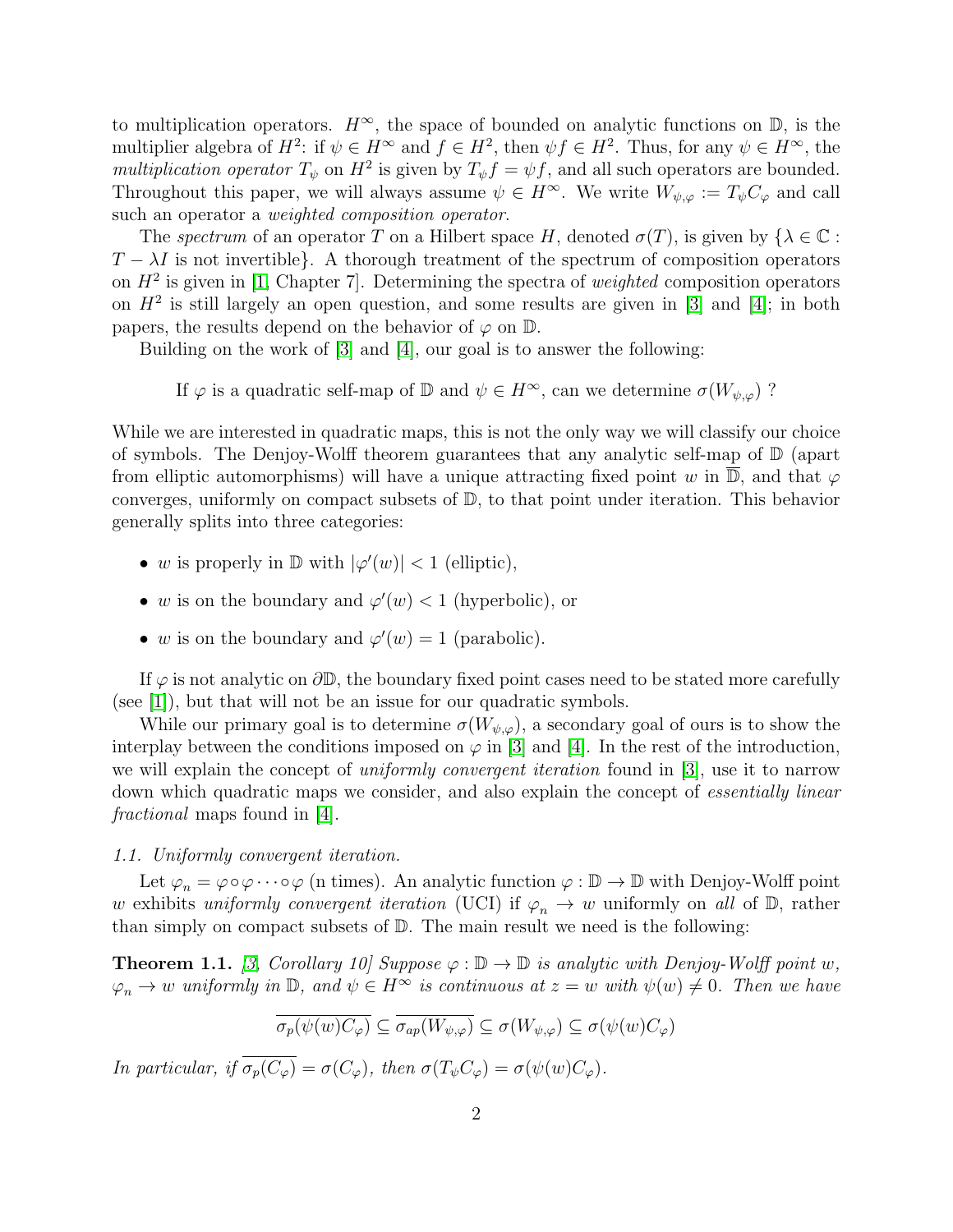If we can show that our quadratic maps exhibit UCI, then Theorem [1.1](#page-2-0) gives us  $\sigma(W_{\psi,\varphi}) \subseteq$  $\sigma(\psi(w)C_{\varphi})$ . However, we get more than that. If the Denjoy-Wolff point w is on  $\partial\mathbb{D}$  and  $\varphi'(w)$  < 1, we know that  $\overline{\sigma_p(C_{\varphi})} = \sigma(C_{\varphi})$  [\[1,](#page-14-0) Theorem 7.26], and in conjunction with Theorem [1.1,](#page-2-0) we have

$$
\sigma(W_{\psi,\varphi}) = \sigma(\psi(w)C_{\varphi}).
$$

Furthermore, [\[3,](#page-14-2) Theorem 4] gives a clear sufficient condition to check for when  $\varphi$  is UCI if w is on  $\partial \mathbb{D}$  and  $\varphi'(w) < 1$ , so there is no real work to do with quadratic maps. Likewise, if w is properly in  $\mathbb D$  and  $\varphi$  is UCI, then  $W_{\psi,\varphi}$  is power-compact [\[3,](#page-14-2) Corollary 2], and again we have  $\sigma(W_{\psi,\varphi}) = \sigma(\psi(w)C_{\varphi})$  by Theorem [1.1.](#page-2-0) Therefore, we are really only interested in parabolic maps (w is on the boundary with  $\varphi'(w) = 1$ ).

#### 1.2.  $\varphi$  is of parabolic type

For the rest of the paper, we assume that  $\varphi$  is analytic in  $\overline{D}$  with a single fixed point w on the boundary, given by a quadratic polynomial, and  $\varphi'(w) = 1$ . Since  $C_{e^{i\theta}z}$  is a unitary operator, we can conjugate  $C_{\varphi}$  by  $C_{e^{i\theta}z}$  to rotate the fixed point without affecting the spectrum; therefore we may assume that  $w = 1$ . We can then simplify the generic quadratic  $\varphi(z) = a_2 z^2 + a_1 z + a$  by noting

$$
a_2 + a_1 + a = 1
$$

$$
2a_2 + a_1 = 1
$$

which gives  $a_1 = 1 - 2a_2$ , and  $a_2 = a$ , so we have

$$
\varphi(z) = az^2 + (1 - 2a)z + a.
$$

We now need to confirm exactly when  $\varphi$  maps  $\mathbb D$  into  $\mathbb D$ .

<span id="page-3-0"></span>**Proposition 1.2.** Suppose  $\varphi(z) = az^2 + (1 - 2a)z + a$  so that  $\varphi(1) = \varphi'(1) = 1$ . Then  $\varphi$ is a self-map of  $\mathbb{D}$  if and only if  $|a-\frac{1}{4}|$  $\frac{1}{4}$ | ≤  $\frac{1}{4}$ . Furthermore, the only elements of  $\partial\mathbb{D}$  that are not mapped by  $\varphi$  into D are the point  $z = 1$  and, in the case where  $|a - \frac{1}{4}$  $\frac{1}{4}| = \frac{1}{4}$  $\frac{1}{4}$ , the point  $z = -1$ .

*Proof.* Note that  $\varphi(-1) = 4a - 1$ , so we require that  $|4a - 1| \leq 1$  for  $\varphi$  to be a self-map of **D.** Equivalently, we have  $|a - \frac{1}{4}|$  $\frac{1}{4} \leq \frac{1}{4}$ , so that a is contained in the disk of radius  $\frac{1}{4}$  centered at  $\frac{1}{4}$ .

Now suppose instead that  $|a-\frac{1}{4}\rangle$  $\frac{1}{4}$   $\leq \frac{1}{4}$  is given. Then, we will find the image of the unit circle under  $\varphi$ . Thinking of  $\varphi$  as a function of a, we know by the Maximum Modulus Principle that  $|f(z)|$  will be maximized when  $|a-\frac{1}{4}|$  $\frac{1}{4}| = \frac{1}{4}$  $\frac{1}{4}$ . Therefore, writing  $a = A + Bi$ , we have  $A^2 + B^2 = \frac{1}{2}A$ , and if  $z = X + Yi$ , we have  $X^2 + Y^2 = 1$ .

If  $\varphi(z) = az^2 + (1 - 2a)z + a = (A + Bi)(X + Yi)^2 + (1 - 2A - 2Bi)(X + Yi) + (A + Bi),$ then  $|\varphi(z)|^2$  can be directly computed, resulting in a 28-term algebraic expression we will not force the reader to endure. However, using the aforementioned equations, we are able to simplify the expression to  $2AX^2 - 2A + 1$ . This is a real-valued quadratic in X defined on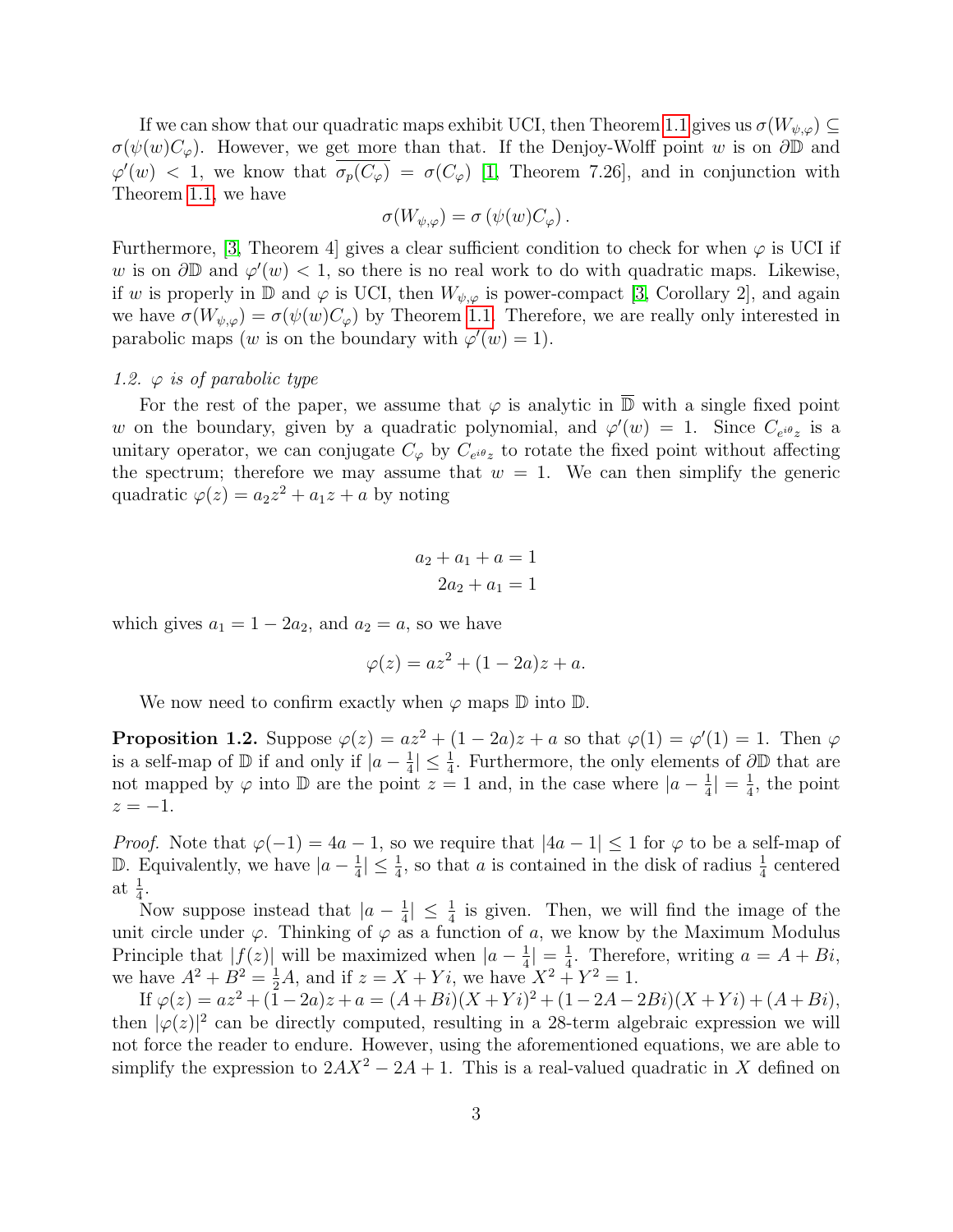[-1, 1], with vertex  $(0, -2A+1)$  (which has a nonnegative y-value for  $0 \le A \le \frac{1}{2}$ )  $\frac{1}{2}$ , as needed). Since the graph is a parabola whose defining equation has a positive leading coefficient, the maximum values in the domain occur at the endpoints  $x = 1$  and  $x = -1$ , which both result in  $|\varphi(z)|^2 = 1$ . Note, however, that equality is always attained at  $\varphi(1) = 1$ , but equality at  $x = -1$  only happens for  $\varphi(-1) = 4a - 1$  when  $|a - \frac{1}{4}$  $\frac{1}{4}|=\frac{1}{4}$  $\frac{1}{4}$ ; otherwise  $\varphi(-1)$  is properly in D. In any case, for any other value of X, we have  $|\varphi(z)|^2 < 1$ , so D is mapped by  $\varphi$  into D as desired.  $\Box$ 

While the primary purpose of Proposition [1.2](#page-3-0) is to discover exactly when  $\varphi$  is a self-map of D, we should also note a few key facts from this result that we will use later. In particular, we see that Re  $a > 0$  and  $|a| \leq \frac{1}{2}$ . Furthermore, we will take advantage of knowing exactly which points on the unit circle are mapped by  $\varphi$  back onto the unit circle. As we have seen in this proof,  $|a-\frac{1}{4}\rangle$  $\frac{1}{4}|<\frac{1}{4}$  $\frac{1}{4}$  is a separate case from  $|a-\frac{1}{4}|$  $\frac{1}{4}|=\frac{1}{4}$  $\frac{1}{4}$ . This will remain true throughout the paper.

#### 1.3. Essentially linear fractional.

First we give the definition of *essenitally linear fractional* found in [\[4\]](#page-14-3):

<span id="page-4-0"></span>**Definition 1.3** ([\[4\]](#page-14-3)). An analytic self-map  $\varphi$  of  $\mathbb{D}$  is essentially linear fractional if all of the following hold:

- 1.  $\varphi(\mathbb{D})$  is contained in a proper subsdisk of  $\mathbb D$  internally tangent to the unit circle at some point  $\eta \in \partial \mathbb{D}$ ;
- 2.  $\varphi^{-1}(\{\eta\}) := \{\gamma \in \partial \mathbb{D} : \eta \text{ belongs to the cluster set of } \eta \text{ of } \varphi \text{ at } \gamma\}$  consists of one element, say  $\zeta \in \partial \mathbb{D}$ ; and
- 3.  $\varphi'''$  extends continuously to  $\mathbb{D} \cup \{\zeta\}.$

We are interested in these maps because of certain spectral results in [\[4\]](#page-14-3). The essential spectrum  $\sigma_e(T)$  is the spectrum of T in the Calkin algebra  $\mathcal{B}(H)/\mathcal{K}(H)$ , the bounded operators on a Hilbert space  $H$  modulo the compact operators. The essential spectrum is always a subset of the spectrum. In particular, we will find symbols where  $\sigma_e(W_{\psi,\varphi}) = \sigma_e(\psi(w)C_{\varphi}),$ and combined with Theorem [1.1,](#page-2-0) we will arrive at the main theorem of the paper:

Main Theorem. Suppose  $\varphi(z) = az^2 + (1-2a)z + a$  maps  $\mathbb D$  into  $\mathbb D$  and  $|a-\frac{1}{4a}|$  $\frac{1}{4}|<\frac{1}{4}$  $rac{1}{4}$ . Then for any  $\psi \in H^{\infty}$  continuous at 1, we have

$$
\sigma(W_{\psi,\varphi}) = \sigma(\psi(1)C_{\varphi}) = \{\psi(1)e^{-2at} : t \ge 0\} \cup \{0\}.
$$

The rest of the paper proceeds as follows. In Section 2, we show that if  $\varphi(z) = az^2 + (1 - \pi)\varphi(z)$  $(2a)z + a$  with  $|a - \frac{1}{4}\rangle$  $\frac{1}{4} \leq \frac{1}{4}$ , then  $\varphi$  exhibits UCI. In Section 3, we determine exactly which of these symbols are essentially linear fractional. In Section 4, we combine these results to arrive at our main theorem, as well as a few other results. In Section 5, we discuss the connection between uniformly convergent iteration and essentially linear fractional maps, and propose questions for further research.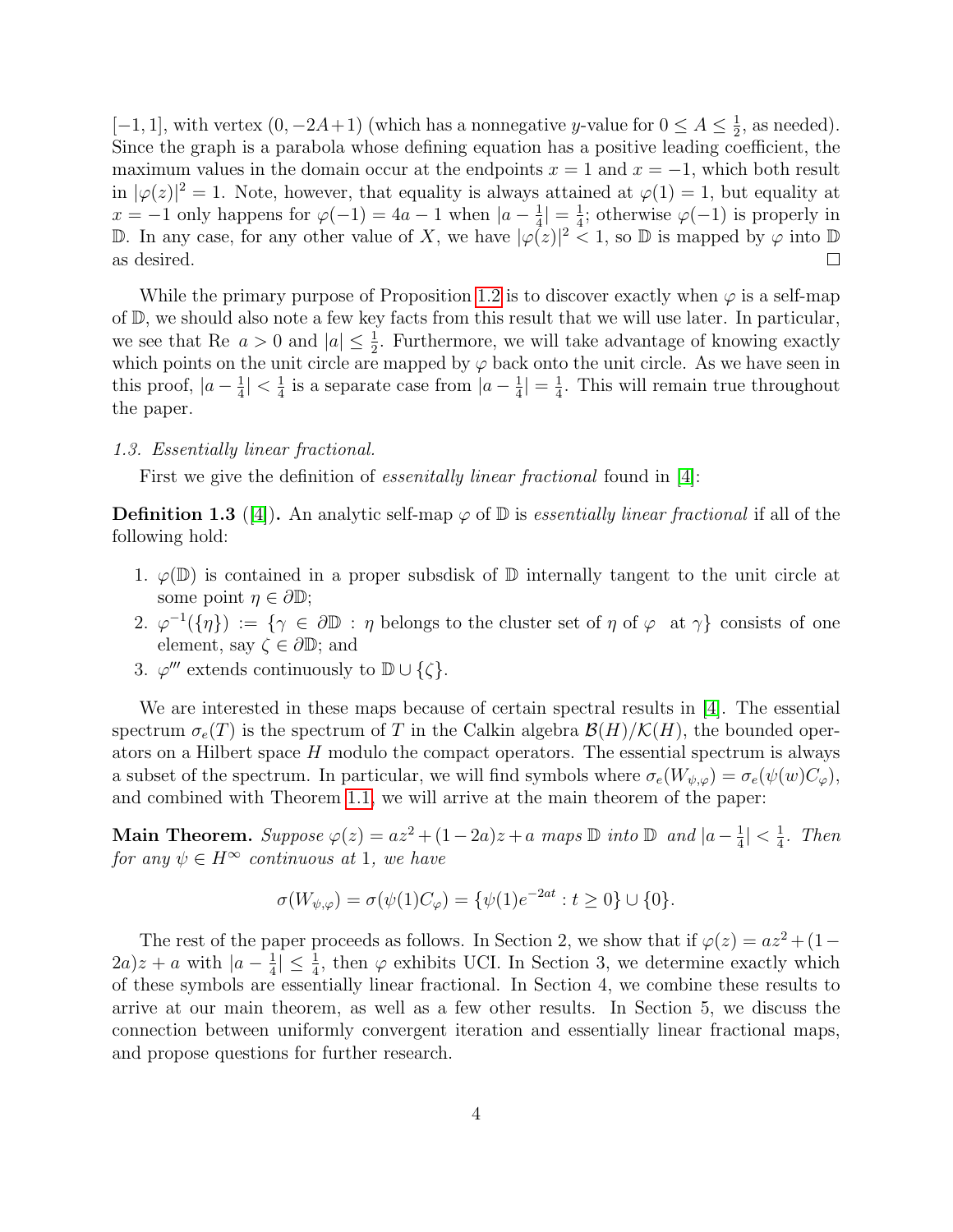#### 2.  $\varphi$  converges uniformly under iteration on all of  $\mathbb{D}$  (UCI)

Rather than iterating our quadratic maps directly, we will circumvent this issue by taking alternate approaches to showing that  $\varphi_n \to 1$  uniformly on all of  $\mathbb{D}$ . For  $|a-\frac{1}{4}|$  $\frac{1}{4}|<\frac{1}{4}$  $\frac{1}{4}$ , we rely on arguments from complex dynamics. When  $|a-\frac{1}{4}\rangle$  $\frac{1}{4}| = \frac{1}{4}$  $\frac{1}{4}$ , we work directly with the following alternate characterization of uniform convergence.

**Proposition 2.1.** Let  $\varphi$  be an analytic self-map of  $\mathbb{D}$ . Then  $\varphi_n$  converges uniformly on  $\mathbb{D}$ to its Denjoy-Wolff point  $w$  if and only if

$$
\lim_{n \to \infty} \sup_{z \in \mathbb{D}} |\varphi_n(z) - w| \to 0.
$$

<span id="page-5-0"></span>**Theorem 2.2.** Suppose  $\varphi(z) = az^2 + (1-2a)z + a$  and  $|a-\frac{1}{4}|$  $\frac{1}{4}|=\frac{1}{4}$  $\frac{1}{4}$ ,  $a \neq 0$ . Then the iterates of  $\varphi$  converge uniformly to 1 on the entire open disk  $\mathbb{D}$ .

*Proof.* We will find a recursive pattern for  $\sup_{z \in \mathbb{D}} |\varphi_n(z) - 1|$  that approaches 0.

Suppose  $\sup_{z\in\mathbb{D}} |\varphi_n(z)-1|=r_n$  (the value depends on n) and consider  $|\varphi_{n+1}(z)-1|$ . This factors as

$$
|a| \left|\varphi_n(z) - 1\right| \left|\varphi_n(z) - \left(1 - \frac{1}{a}\right)\right|.
$$

Since  $\varphi_n$  is an analytic map of  $\overline{\mathbb{D}}$ , we know that  $\sup_{z\in\mathbb{D}}|\varphi_n(z)-1|=r_n$  is attained at some point  $z_1$  in  $\overline{\mathbb{D}}$ , which also lies on the circle with center 1 and radius  $r_n$  (call this circle C). We wish to find an upper bound on the distance from  $z_1$  to  $z_0 = 1 - \frac{1}{a}$  $\frac{1}{a}$ . To do this, we also need to find the image of the circle  $|a-\frac{1}{4}|$  $\frac{1}{4}| = \frac{1}{4}$  $\frac{1}{4}$  (ignoring  $a = 0$ ) under this transformation. Again, if  $a = A + Bi$ , then  $A^2 + B^2 = \frac{1}{2}A$ . Then we have

$$
\frac{1}{a} = \frac{1}{A + Bi} = \frac{A - Bi}{A^2 + B^2} = \frac{2(A - Bi)}{A} = 2 - \frac{B}{A}i,
$$

so we have  $z_0 = 1 - \frac{1}{a} = -1 + \frac{B}{A}i$ , and we know  $0 < A \leq \frac{1}{2}$  $\frac{1}{2}$ . Without loss of generality, assume B is positive. Then the furthest point from C, still within  $\mathbb{D}$ , from  $z_0$  is the point where C intersects the unit circle in the fourth quadrant (see Figure [1\)](#page-6-0). Writing  $x^2 + y^2 = 1$ and  $(x-1)^2 + y^2 = r_n^2$ , we can write  $z_1$  in terms of  $r_n$ :  $(1 - r_n^2/2) - (r_n\sqrt{1 - \frac{1}{4}})$  $\overline{\frac{1}{4}r_n^2}$  i. We now wish to find  $|z_1 - z_0|$ :

$$
\left|\varphi_n(z) - \left(1 - \frac{1}{a}\right)\right| \le |z_1 - z_0| = \sqrt{1 + 2r_n^2 + \frac{B^2}{A^2} - \frac{2B}{A}r_n\sqrt{1 - \frac{1}{4}r_n^2}}.
$$

To incorporate the rest of our original expression for  $|\varphi_{n+1}(z) - 1|$ , we recall that  $|a| =$ √  $\overline{A^2 + B^2} = \sqrt{\frac{1}{2}A}$  and  $|\varphi_n(z) - 1| = r_n$ . We can also substitute  $B = \sqrt{\frac{1}{2}A - A^2}$  to get

$$
\sup_{z \in \mathbb{D}} |\varphi_{n+1}(z) - 1| \le r_n \sqrt{r_n^2 A + \frac{1}{4} - r_n \sqrt{\left(\frac{1}{2}A - A^2\right) \left(1 - \frac{1}{4}r_n^2\right)}}.
$$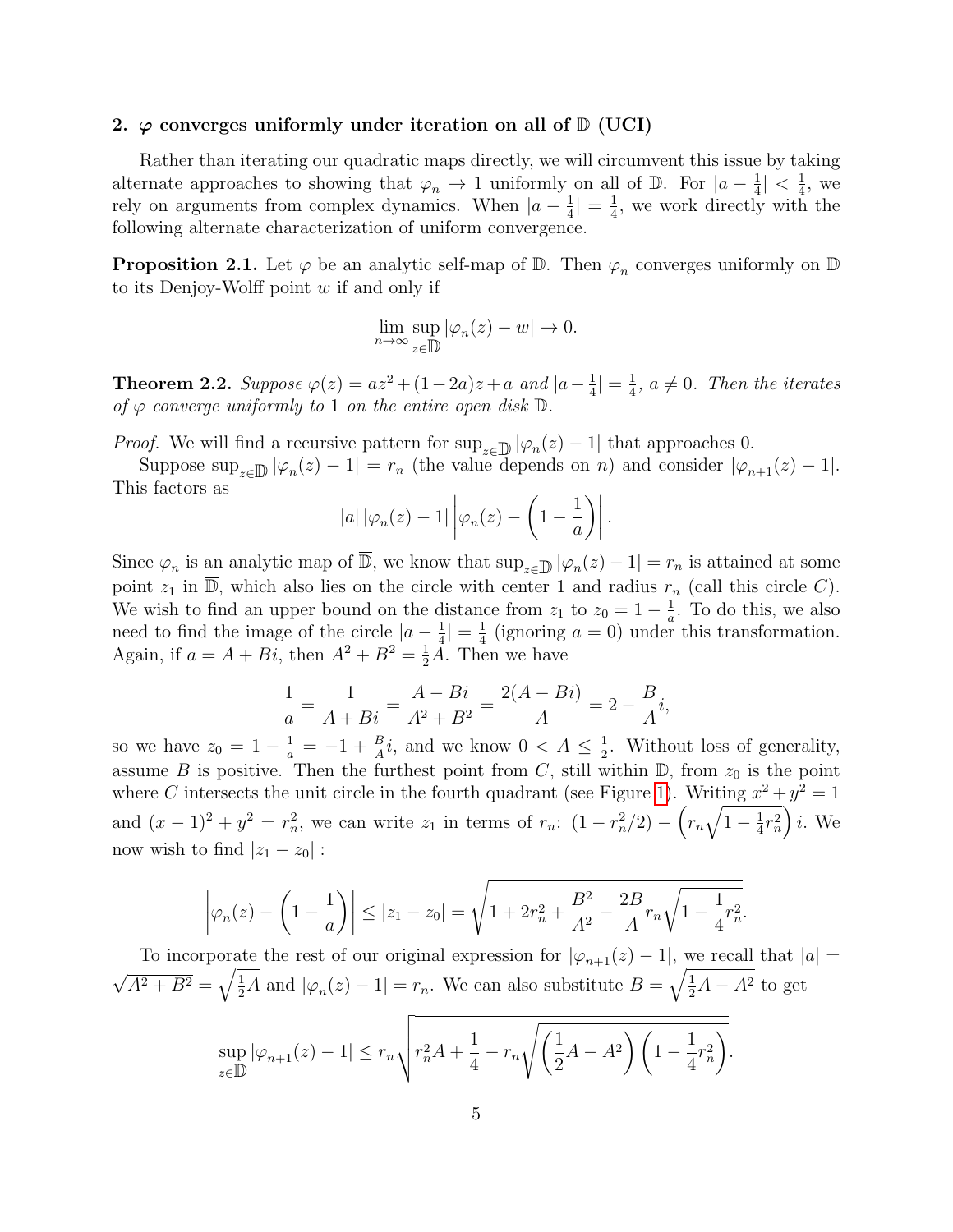

<span id="page-6-0"></span>Figure 1: An example scenario for  $z_1$  and  $z_0$ .

For our base case, consider  $r_1 = |\varphi(z) - 1|$ . Then for  $z = X + Yi \in \partial \mathbb{D}$ , if  $a = A + Bi$ , by direct computation we have

$$
|\varphi(z) - 1|^2 = 2 - 2AX^2 + 4AX - 2A + 4(X - 1)\sqrt{A/2 - A^2}\sqrt{1 - X^2} - 2X.
$$

For smaller values of A, this value is maximized at  $X = -1$ . However, when  $|(4a-1)-1|^2 =$  $|4A - 2 + 4Bi|^2 = 1$ , we have  $A = \frac{3}{8}$  $\frac{3}{8}$ , and the situation changes. For  $\frac{3}{8} \leq A \leq \frac{1}{2}$  $\frac{1}{2}$ , we have  $|\varphi(z) - 1| \leq 1$  for all  $z \in \overline{\mathbb{D}}$ . For  $0 < A < \frac{3}{8}$ , the maximum value of  $|\varphi(z) - 1|$  is  $2\sqrt{1 - 2A}$ , so  $r_1 = \max\{2\sqrt{1 - 2A}, 1\}.$ 

For  $0 < A \leq \frac{1}{2}$  $\frac{1}{2}$ , define

$$
f(x) = \sqrt{x^2 A + \frac{1}{4} - x \sqrt{\left(\frac{1}{2}A - A^2\right)\left(1 - \frac{1}{4}x^2\right)}},
$$

so f satisfies  $0 < f(x) < 1$  for  $0 \le x \le \max\{2\}$  $1-2\overline{A},1$ . Then

$$
r_{n+1} = r_n \sqrt{r_n^2 A + \frac{1}{4} - r_n \sqrt{\left(\frac{1}{2}A - A^2\right)\left(1 - \frac{1}{4}r_n^2\right)}} = r_n f(r_n) < r_n,
$$

and thus, our sequence is decreasing. Since  $r_1$  is positive and  $0 < f(r_n) < 1$  for all  $n \geq 1$ , we know that the sequence  $r_n$  is bounded below by 0. Since our sequence is monotonically decreasing and bounded below, it converges. Then  $c = \lim r_{n+1} = \lim r_n$ , which means that  $c = cf(c)$  where f is defined as above. We have already established that f is always positive,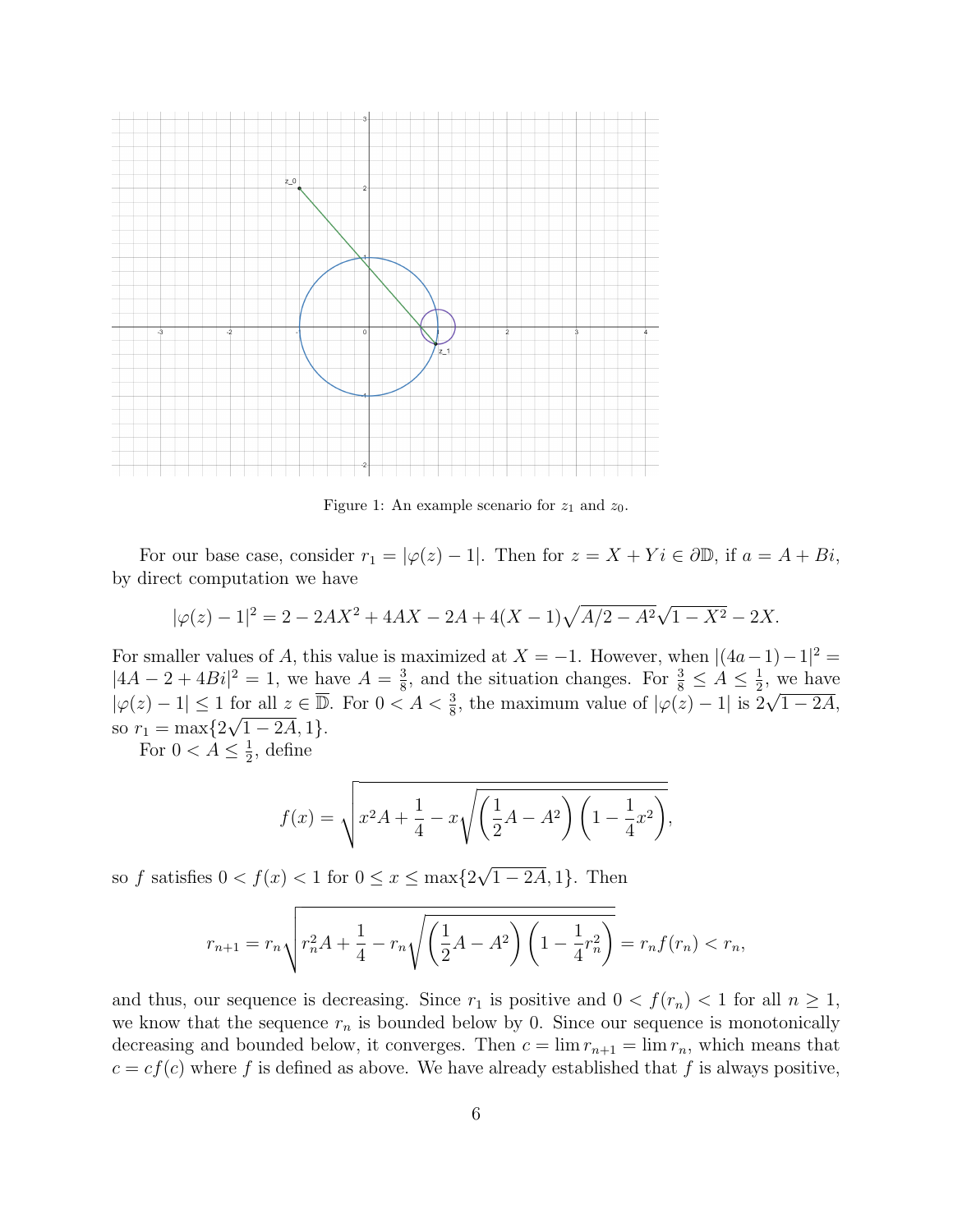so the only solution is  $c = 0$ . Therefore,  $\lim_{n\to\infty} \sup_{z\in\mathbb{D}} |\varphi_n(z) - 1| = 0$ , so  $\varphi_n$  converges under iteration to 1 uniformly on all of  $\mathbb{D}$ .

For  $|a-\frac{1}{4}\rangle$  $\frac{1}{4}|<\frac{1}{4}$  $\frac{1}{4}$ , we now turn to traditional results in complex dynamics, via Beardon [\[5\]](#page-14-4).

 $\Box$ 

**Theorem 2.3.** Suppose  $\varphi(z) = az^2 + (1 - 2a)z + a$  and  $|a - \frac{1}{4}$  $\frac{1}{4}|<\frac{1}{4}$  $\frac{1}{4}$ . Then the iterates of  $\varphi$ converge uniformly to 1 on the entire open disk D.

*Proof.* Consider the family of degree two polynomial maps  $\varphi: \mathbb{D} \to \mathbb{D}$  given by

$$
\varphi(z) = az^2 + (1 - 2a)z + a,
$$

where  $|a - 1/4| < 1/4$ . These maps all have a parabolic fixed point at  $z = 1$  and, as maps of C, are conjugate to the map  $z \mapsto z - z^2$ . Specifically, for the maps  $g, \sigma \colon \mathbb{C} \to \mathbb{C}$  given by

$$
g(z) = z - z2 \text{ and}
$$
  

$$
\sigma(z) = -\frac{1}{a}z + 1,
$$

we have  $g = \sigma^{-1} \circ \varphi \circ \sigma$  on  $\mathbb{C}$ . Since  $\varphi$  is forward invariant on the disk, g is forward invariant on  $\mathbb{D}_a := \sigma^{-1}(\mathbb{D})$ , and we have the following commutative diagram:



In particular,  $\varphi_n$  converges uniformly to 1 on  $\mathbb D$  if  $g_n$  converges uniformly to 0 on  $\mathbb D_a$ .

For specific details regarding the dynamics of one complex variable, we refer the reader to  $(5, 6, 7)$  $(5, 6, 7)$  $(5, 6, 7)$ . The domain of g is partitioned into two totally invariant sets, the Julia set, denoted  $J(q)$ , and the Fatou set, denoted  $\mathcal{F}(q)$ . The Fatou set is the set of points for which the sequence of iterates forms a normal family, and the Julia set is the complement of the Fatou set. In this case,  $\mathcal{F}(g)$  is just the disjoint union of the two open sets:

$$
B(g, 0) = \{z \in \mathbb{C} : g_n(z) \to 0\} \text{ and}
$$
  

$$
B(g, \infty) = \{z \in \mathbb{C} : g_n(z) \to \infty\},
$$

called the basin of zero and the basin of infinity, respectively. The set  $J(g)$  has no interior, so it must be that  $\mathbb{D}_a$  is a subset of  $B(g, 0)$  or  $B(g, \infty)$ . Note that  $\sigma^{-1}(0) = a$ , and we have assumed that  $|a - 1/4| < 1/4$ . Define

$$
A = \{ a \in \mathbb{C} : |a - 1/4| < 1/4 \}.
$$

Since

$$
\left| g(a) - \frac{1}{4} \right| = \left| a - a^2 - \frac{1}{4} \right| = \left| a - \frac{1}{2} \right|^2 \le \left( \left| a - \frac{1}{4} \right| + \frac{1}{4} \right)^2 < \frac{1}{4},
$$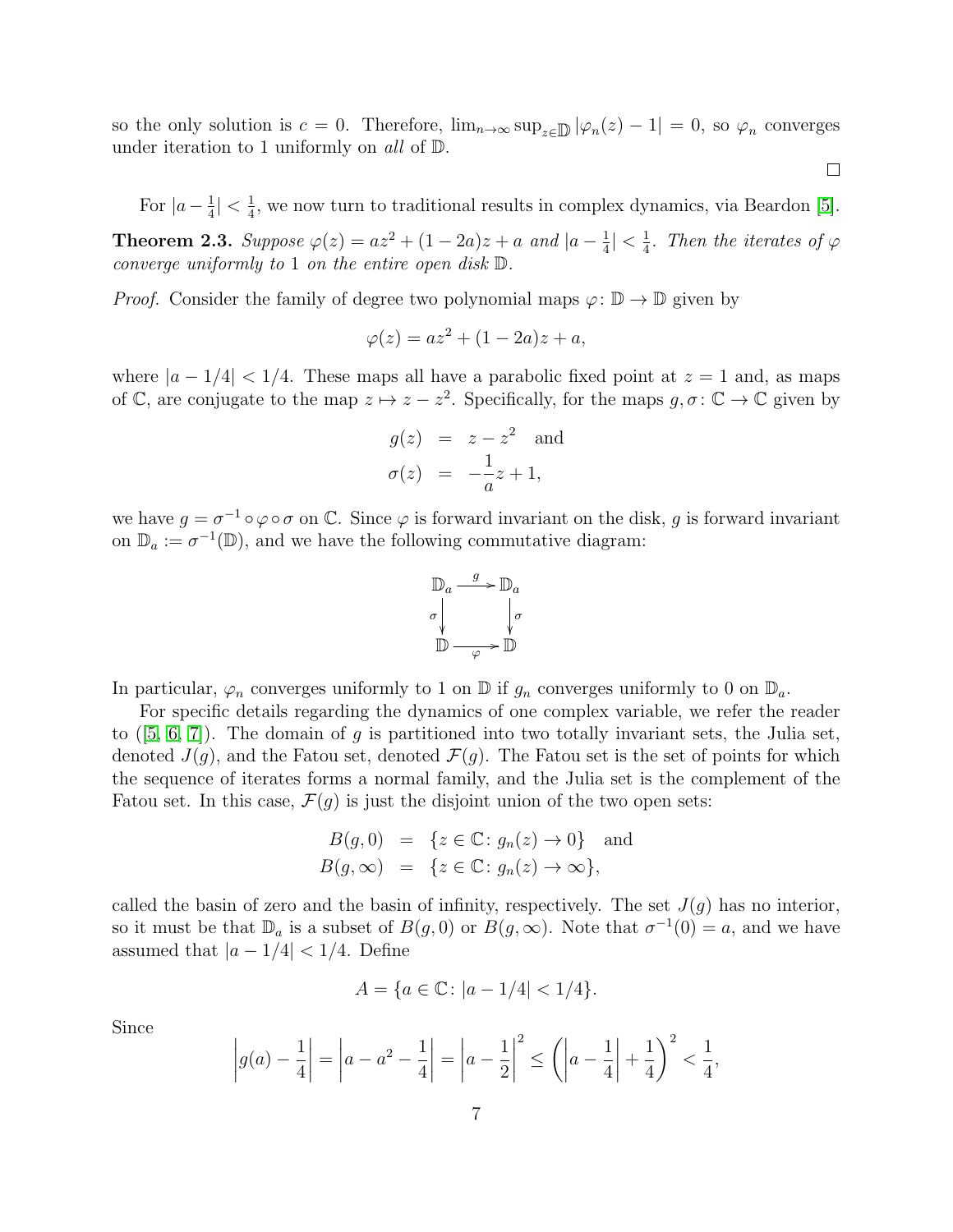

<span id="page-8-0"></span>Figure 2:  $B(g, 0)$  contains A.

we have that A, an open set with nonempty interior, is forward invariant by  $g$ , so A is a subset of either  $B(g, 0)$  or  $B(g, \infty)$ . It is easily verified that for real  $a \in A$ ,  $g_n(a) \to 0$ . Thus, we have  $A \subset B(g, 0)$  (see Figure [2\)](#page-8-0), so  $\sigma^{-1}(0) \in B(g, 0)$  as well. It follows that  $\mathbb{D}_a \subset B(g, 0)$ , and  $g_n$  converges uniformly on compact subsets of  $B(g, 0)$ .

We complete the proof by adapting the proof of the Petal Theorem from [\[5\]](#page-14-4), for which we need one more conjugacy. Observe that g is conjugate by  $\sigma_0(z) = 1/z$  to  $h: \mathbb{C} \to \mathbb{C}$  given by

$$
h(z) = z + 1 + \frac{1}{z - 1}.
$$

The fixed point  $z = 0$  for g corresponds to the fixed point at  $\infty$  for h. It is easy to show that the half plane  $\{z \in \mathbb{C} : \text{Re } z > 3\}$  is forward invariant by h, so it is contained in  $B(h, \infty)$ . The image of this set by  $\sigma_0$  is a disk of radius 1/6 centered at 1/6, contained in  $B(g, 0)$  (since the original set was contained in  $B(h,\infty)$ . However, based on the picture of this basin in Figure [2,](#page-8-0) it appears we can construct a much larger forward invariant set.

Instead of starting with a half plane for h, we will use the following parabolic region. For each  $t \geq 0$ , let

$$
\Pi + t := \{ z = x + iy \colon y^2 > 12(3 + t - x) \}.
$$

It can be shown that  $\Pi := \Pi + 0$  is forward invariant by h. In particular, if  $z \in \Pi$ , we will show that  $h(z) \in \Pi + 1/2$ . Let  $z = x + iy$ ,  $h(z) = X + iY$ , and  $1/(z - 1) = u + iv$ , so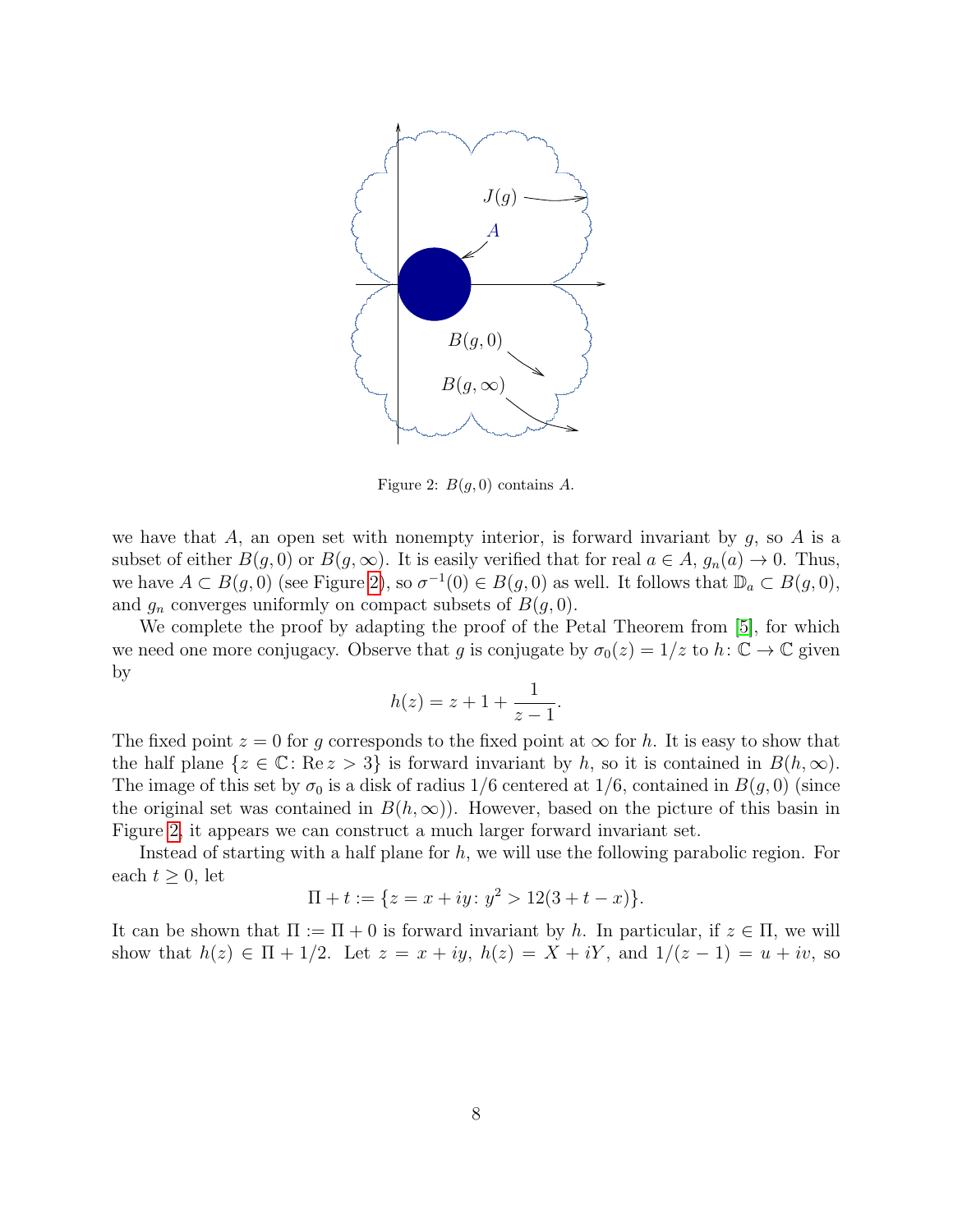$X = x + 1 + u$  and  $Y = y + v$ ; then

$$
Y^{2} - 12(3 + 1/2 - X) = (y + v)^{2} - 12(3 + 1/2 - (x + 1 + u))
$$
  
=  $y^{2} - 12(3 + 1/2 - x) + v^{2} + 2yv + 12(1 + u)$   
 $\geq v^{2} + 2yv + 12(1 + u)$   
 $\geq 2yv + 12(1 + u)$   
 $\geq 12 - 2|yv| - 12|u|$   
 $\geq 0,$ 

where the last inequality can be derived from the fact that  $z \in \Pi$  implies  $|z| > 3$ . Since  $Y^2 > 12(3+1/2-X)$ , we have  $h(z) \in \Pi + 1/2$ . We also have inductively that if  $z \in \Pi$ , then for all positive integers  $n$ ,

$$
h_n(z) \in \Pi + \frac{n}{2}.
$$

Thus, for  $h_n(x) + X_n + iY_n$ ,

$$
|h_n(z)|^2 = X_n^2 + Y_n^2 > X_n^2 + 12(2 + n/2 - X_n) = (X_n - 6)^2 + 6n > n,
$$

so  $|h_n(z)| >$  $\overline{n}$  and  $h_n(z) \to \infty$  uniformly on  $\Pi$ . The image of  $\Pi$  by  $\sigma_0$  is the cardioid

$$
P := \sigma_0(\Pi) = \{ z = re^{i\theta} \colon 6r < 1 + \cos \theta \},
$$

and  $g_n(z) \to 0$  uniformly on P. The set P is the "petal" referred to in the Petal Theorem. The preimage of  $\mathbb{D}_a$  by  $\sigma_0$  is the half plane

$$
H_a := \sigma_0(\mathbb{D}_a) = \{ z = x + iy \colon 2\text{Re}\, a + 2\text{Im}\, a > 1 \}.
$$

Note that  $\partial H_a$ , the boundary of  $H_a$ , intersects the x-axis at  $x = 1/(2\text{Re }a)$ , and since  $\text{Re } a > 0$ , it is also never a horizontal line. Moreover,  $\partial \Pi$  is a horizontally oriented parabola, intersecting the x-axis at  $x = 3$ . See Figure [3.](#page-10-0) Thus, if  $1/6 < \text{Re } a < 1/4$ , then  $\partial H_a$ intersects the x-axis at  $x < 3$ , so  $\partial H_a$  must intersect  $\partial \Pi$  at exactly two finite points. If  $0 < \text{Re } a \leq 1/6$ , then  $\partial H_a$  intersects  $\partial \Pi$  at exactly two finite points, one point (at which  $\partial H_a$  is tangent to  $\partial \Pi$ ), or zero points. In the last two cases, we have  $H_a \subset \Pi$ .

Returning to the coordinates centered at zero, this implies that either  $\mathbb{D}_a \subset P$  or  $\partial \mathbb{D}_a$ intersects  $\partial P$  at exactly two nonzero points. Recall that the set  $\mathbb{D}_a$  is a disk of radius |a| centered at  $\bar{a}$ , so both  $\partial P$  and  $\partial \mathbb{D}_a$  always contains the origin. If  $\partial \mathbb{D}_a$  intersects  $\partial P$  at exactly two nonzero points,  $\overline{\mathbb{D}}_a \backslash P$  is nonempty with a boundary consisting of the curve segment of  $\partial P$  between the two nonzero intersections and the curve segment of  $\partial \overline{D}_a$  outside P and between the two nonzero intersections. Thus,  $\mathbb{D}_a \backslash P$  is closed and bounded, so it is compact. It follows that  $\overline{\mathbb{D}}_a \backslash P$  is always a strict, compact (sometimes trivially) subset of  $B(g, 0)$ .

Since  $g_n$  converges uniformly on P and  $\overline{\mathbb{D}}_a \backslash P \subset B(g, 0)$ , we have that  $g_n$  converges uniformly on  $\mathbb{D}_a$ . Therefore,  $\varphi_n$  converges uniformly on  $\mathbb{D}$ .

 $\Box$ 

Now we have the full picture:

<span id="page-9-0"></span>Corollary 2.4. Suppose  $\varphi(z) = az^2 + (1 - 2a)z + a$  and  $|a - \frac{1}{4}\rangle$  $\frac{1}{4} \leq \frac{1}{4}$ . Then the iterates of  $\varphi$ converge uniformly to 1 on the entire open disk D.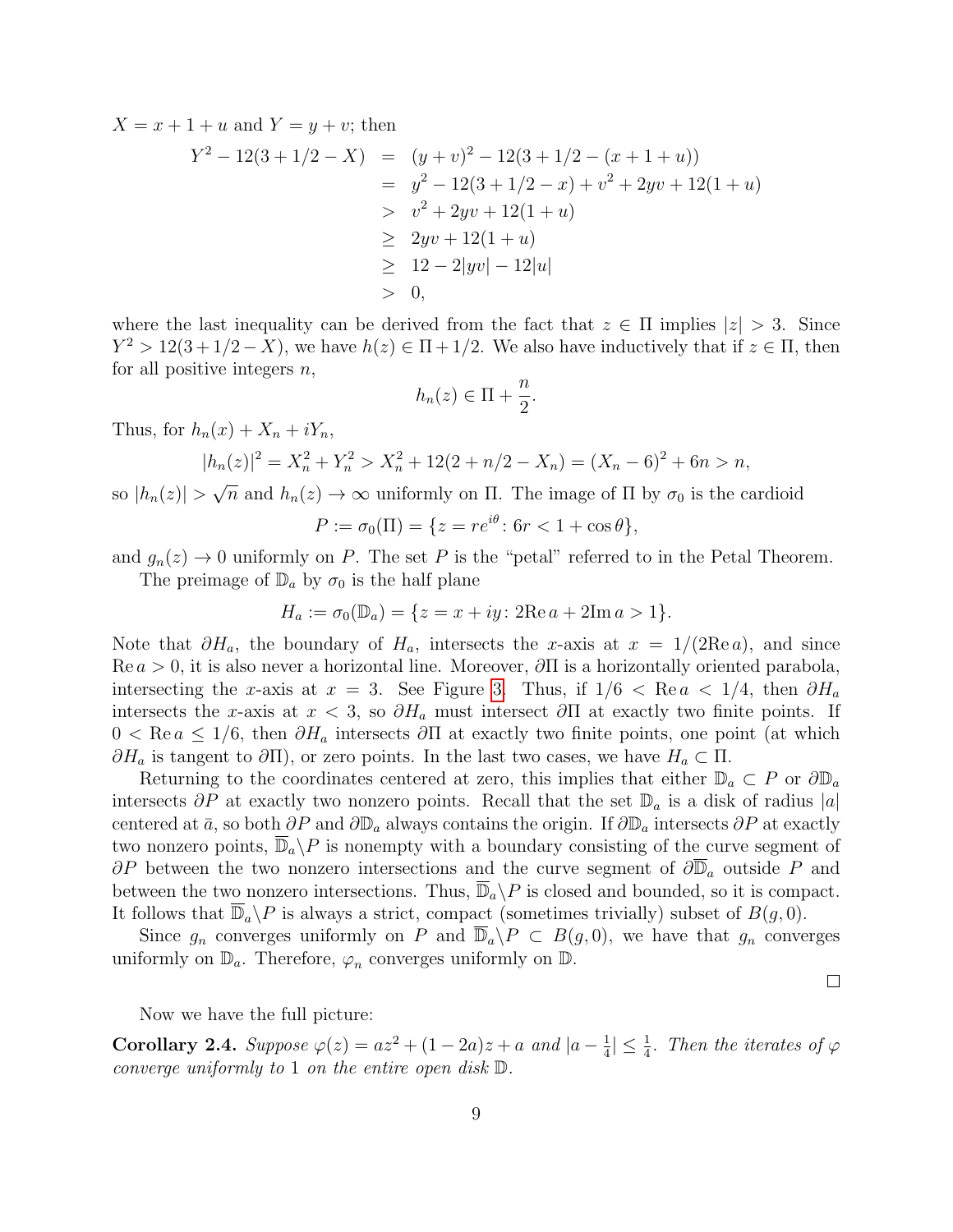

<span id="page-10-0"></span>Figure 3: On the left are  $\Pi$ , H, and  $H_a\$  $\Pi$ . On the right are the images of these sets under  $\sigma_0$ : the cardioid,  $P$ , and  $\mathbb{D}_a$  with boundaries intersecting at two nonzero points.

## 3.  $\varphi$  is essentially linear fractional

We have shown that when  $\varphi(z) = az^2 + (1 - 2a)z + a$  with  $|a - \frac{1}{4}$  $\frac{1}{4}$ |  $\leq \frac{1}{4}$ ,  $\varphi$  converges uniformly on all of D. Thanks to the work of [\[3\]](#page-14-2), we know that for any  $\psi \in H^{\infty}$ , we have  $\sigma(W_{\psi,\varphi}) \subseteq \sigma(\psi(a)C_{\varphi})$ . We would like for this containment to become equality, and in order to do so, we introduce another property that  $\varphi$  exhibits.

Here we remind the reader of Definition [1.3.](#page-4-0) An analytic self-map  $\varphi$  of  $\mathbb D$  is *essentially* linear fractional [\[4\]](#page-14-3) if all the following hold:

- 1.  $\varphi(\mathbb{D})$  is contained in a proper subsdisk of  $\mathbb{D}$  internally tangent to the unit circle at some point  $\eta \in \partial \mathbb{D}$ ;
- 2.  $\varphi^{-1}(\{\eta\}) := \{\gamma \in \partial \mathbb{D} : \eta \text{ belongs to the cluster set of } \eta \text{ of } \varphi \text{ at } \gamma\}$  consists of one element, say  $\zeta \in \partial \mathbb{D}$ ; and
- 3.  $\varphi'''$  extends continuously to  $\mathbb{D} \cup \{\zeta\}.$

We will quickly verify that most of the the maps  $\varphi(z) = az^2 + (1 - 2a)z + a$  satisfy these conditions. (Again, we assume  $a \neq 0$ .) To do so, we need another result from [\[4\]](#page-14-3).

<span id="page-10-2"></span>**Proposition 3.1** ([\[4\]](#page-14-3), Proposition 1.3). Let  $\varphi$  be an analytic self-map of  $\mathbb D$  that extends to be continuous on  $\partial \mathbb{D}$ . Suppose that  $\varphi \in C^2(1)$ , that  $\varphi(1) = 1$ , and that  $|\varphi(\zeta)| < 1$  for  $\zeta \in \partial \mathbb{D} \backslash \{1\}$ . If

<span id="page-10-1"></span>
$$
\operatorname{Re}\left(\frac{1}{\varphi'(1)} - 1 + \frac{\varphi''(1)}{\varphi'(1)^2}\right) > 0\tag{3.1}
$$

then  $\varphi(\mathbb{D})$  is contained in a proper subdisk of  $\mathbb D$  internally tangent to  $\partial \mathbb D$  at 1.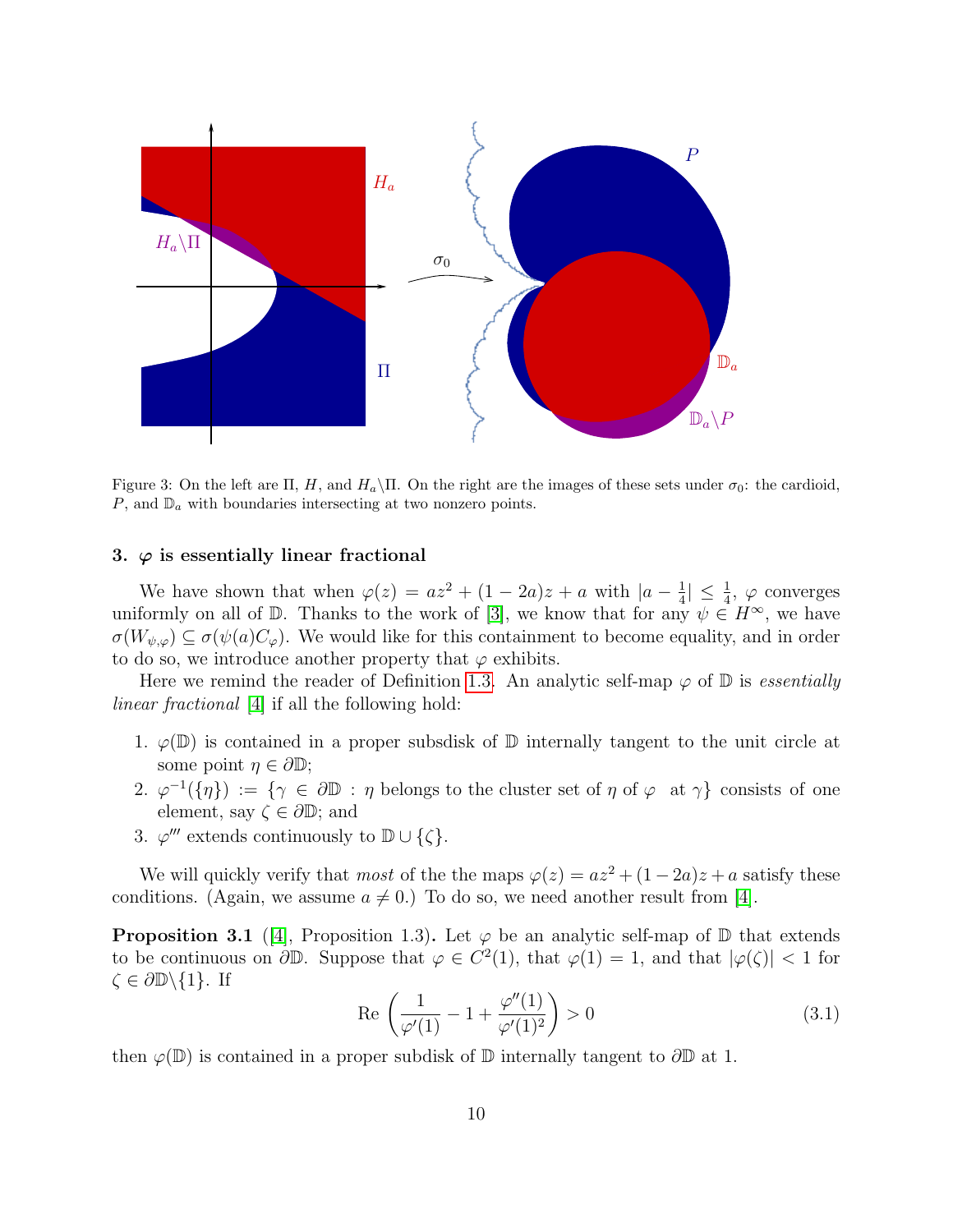Now to verify which our family of symbols  $\varphi$  satisfy Definition [1.3:](#page-4-0)

- 1. For our symbols, the left side of expression [3.1](#page-10-1) simplifies to 2a, and we know  $\text{Re } a > 0$ . However, Proposition [3.1](#page-10-2) also requires that the rest of the unit circle be mapped into D. If  $|a - \frac{1}{4}|$  $\frac{1}{4}| \lt \frac{1}{4}$  $\frac{1}{4}$ , Proposition [3.1](#page-10-2) applies and  $\varphi(\mathbb{D})$  is contained in a subdisk of  $\mathbb{D}$ internally tangent at 1. However, we cannot use this proposition if  $|a-\frac{1}{4}\rangle$  $\frac{1}{4}| = \frac{1}{4}$  $\frac{1}{4}$ , since  $-1$  maps to  $4a-1$ . If  $a \neq \frac{1}{2}$  $\frac{1}{2}$ , however, it is worth noting that  $\varphi \circ \varphi$  satisfies the definition.
- 2. Since our function is analytic on the boundary, we are asking that  $\varphi^{-1}(\{1\})$  contain only a single point from  $\partial \mathbb{D}$ . The points that map to 1 are 1 and  $1 - \frac{1}{a}$  $\frac{1}{a}$ , and the latter is outside of  $\overline{\mathbb{D}}$  if  $a \neq \frac{1}{2}$  $\frac{1}{2}$ . If  $a = \frac{1}{2}$  $\frac{1}{2}$ , then  $\varphi$  is *not* essentially linear fractional since  $-1$ also maps to 1, and neither is any iterate of  $\varphi$ , so we will handle that case separately. 3. Since  $\varphi'''(z) \equiv 0$ , this is trivial.

Unsurprisingly, just as with our work on UCI, we see that the definition of essentially linear fractional splits our work into the cases when  $|a-\frac{1}{4}\rangle$  $\frac{1}{4}| \leq \frac{1}{4}$  $rac{1}{4}$  and  $|a-\frac{1}{4}|$  $\frac{1}{4}| = \frac{1}{4}$  $\frac{1}{4}$ . This continues in the following spectral results.

## <span id="page-11-0"></span>4. Spectrum of  $W_{\psi,\varphi}$

We now have all the pieces we need; first we remind the reader of Theorem [1.1](#page-2-0) from the introduction:

**Theorem [1.1.](#page-2-0)** [\[3,](#page-14-2) Corollary 10]. Suppose  $\varphi : \mathbb{D} \to \mathbb{D}$  is analytic with Denjoy-Wolff point a,  $\varphi_n \to a$  uniformly in  $\mathbb{D}$ , and  $\psi \in H^{\infty}$  is continuous at  $z = a$  with  $\psi(a) \neq 0$ . Then we have

$$
\overline{\sigma_p(\psi(a)C_{\varphi})} \subseteq \overline{\sigma_{ap}(T_{\psi}C_{\varphi})} \subseteq \sigma(T_{\psi}C_{\varphi}) \subseteq \sigma(\psi(a)C_{\varphi})
$$

In particular, if  $\overline{\sigma_n(C_\varphi)} = \sigma(C_\varphi)$ , then  $\sigma(T_\psi C_\varphi) = \sigma(\psi(a)C_\varphi)$ .

Composition operators with parabolic symbols are notoriously difficult when it comes to spectral problems, and this situation is no different. We have little information about  $\sigma_p(C_\varphi)$ ; instead we will only use the fact that Theorem [4](#page-11-0) gives us  $\sigma(W_{\psi,\varphi}) \subseteq \sigma(\psi(a)C_\varphi)$ . We now turn to two results from [\[4\]](#page-14-3) regarding essentially linear fractional maps.

<span id="page-11-1"></span>**Theorem 4.1.** [\[4,](#page-14-3) Theorem 3.3] Suppose that  $\varphi$  is an essentially linear fractional self-map of  $\mathbb D$  fixing 1. Suppose also that for  $s = \varphi''(1)$ ,  $Re \ s > 0$ . Then

$$
\sigma(C_{\varphi}) = \sigma_e(C_{\varphi}) = \{e^{-st} : t \ge 0\} \cup \{0\}.
$$

<span id="page-11-2"></span>**Theorem 4.2.** [\[4,](#page-14-3) Theorem 4.3] Suppose  $\varphi$  is essentially linear fractional with  $\varphi(1) = 1$ , and  $\psi \in H^{\infty}$  is continuous at 1. Then  $W_{\psi,\varphi} \equiv \psi(1)C_{\varphi}$  modulo the compact operators.

Putting these facts together, we arrive at our main theorem.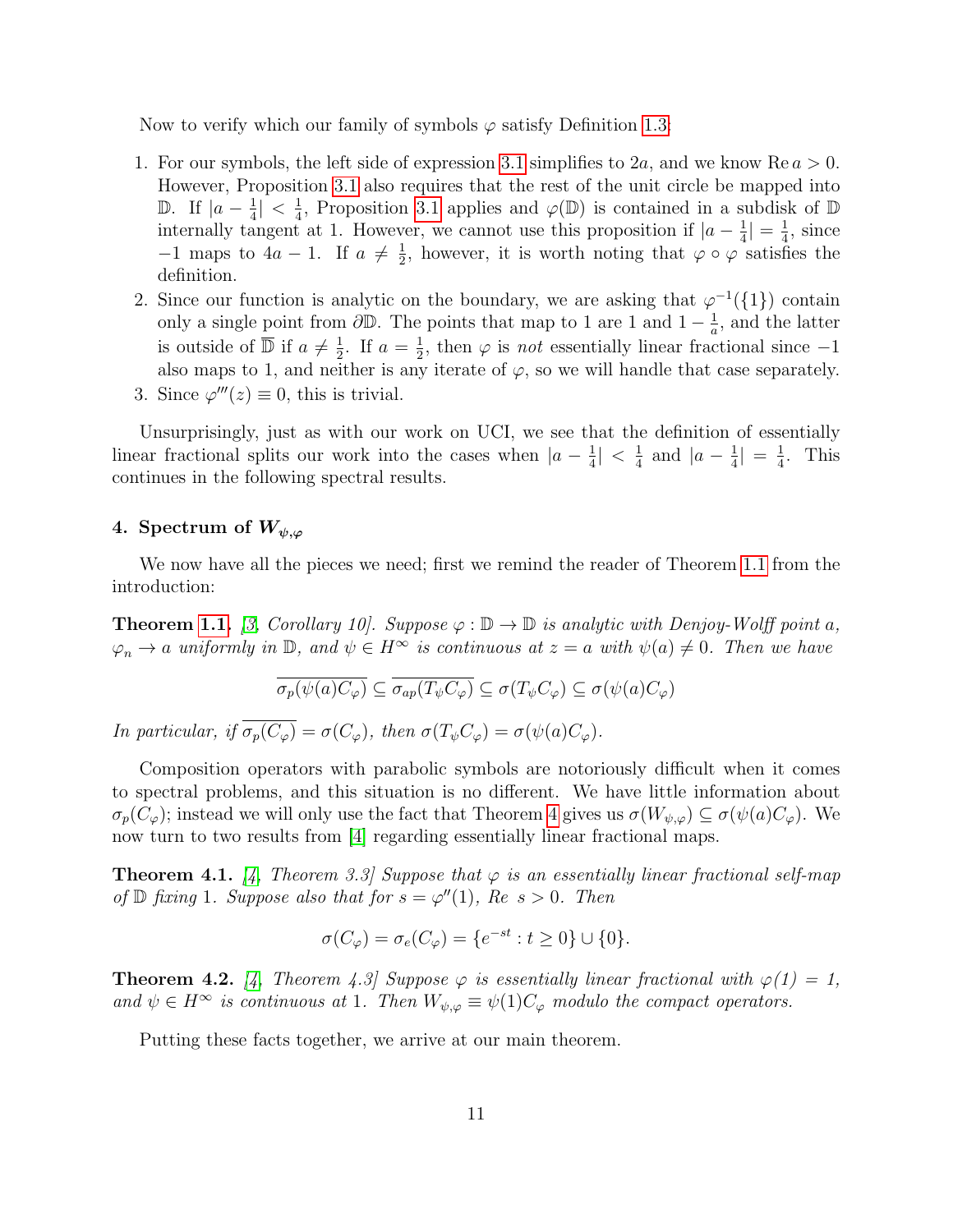<span id="page-12-0"></span>**Theorem 4.3** (Main Theorem). Suppose  $\varphi(z) = az^2 + (1 - 2a)z + a$  maps  $\mathbb D$  into  $\mathbb D$  and  $|a-\frac{1}{4}\rangle$  $\frac{1}{4}|<\frac{1}{4}$  $\frac{1}{4}$ . Then for any  $\psi \in H^{\infty}$  continuous at 1, we have

$$
\sigma(W_{\psi,\varphi}) = \sigma(\psi(1)C_{\varphi}) = \{\psi(1)e^{-2at} : t \ge 0\} \cup \{0\}.
$$

*Proof.* By Theorem [4,](#page-11-0) we have  $\sigma(W_{\psi,\varphi}) \subseteq \sigma(\psi(1)C_{\varphi})$ . By Theorem [4.1,](#page-11-1) we have  $\sigma(C_{\varphi}) =$  $\sigma_e(C_\varphi)$ . By Theorem [4.2,](#page-11-2) we have  $\sigma_e(W_{\psi,\varphi}) = \sigma_e(\psi(1)C_\varphi)$ . Putting these together, we have

$$
\sigma(\psi(1)C_{\varphi}) = \sigma_e(\psi(1)C_{\varphi}) = \sigma_e(W_{\psi,\varphi}) \subseteq \sigma(W_{\psi,\varphi}) \subseteq \sigma(\psi(1)C_{\varphi}),
$$

and since the first and last sets in the containment are equal, we have  $\sigma(\psi(1)C_{\varphi}) = \sigma(W_{\psi,\varphi})$ . By Theorem [4.1,](#page-11-1) noting  $\varphi''(1) = 2a$ , we have

$$
\sigma(W_{\psi,\varphi}) = \{\psi(1)e^{-2at} : t \ge 0\} \cup \{0\}.
$$

We now investigate the situation when  $|a-\frac{1}{4}\rangle$  $\frac{1}{4}| = \frac{1}{4}$  $\frac{1}{4}$ . While we have shown that  $\varphi$  still converges under iteration to 1 uniformly on all of  $\mathbb{D}$ , it is *not* essentially linear fractional since  $|\varphi(-1)| = |4a - 1| = 1$ . Here, we must actually divide our special case yet again: if  $a \neq \frac{1}{2}$  $\frac{1}{2}$ , then  $\varphi_2 = \varphi \circ \varphi$  is essentially linear fractional (since  $4a - 1$  is then mapped into  $\mathbb{D}$ ) and of course  $\varphi_2$  is uniformly convergent under iteration on all of  $\mathbb{D}$ . Therefore, we as a corollary to Theorem [4.3,](#page-12-0) we get the following:

<span id="page-12-1"></span>Corollary 4.4. Suppose  $\varphi(z) = az^2 + (1 - 2a)z + a$  maps  $\mathbb D$  into  $\mathbb D$  and  $|a - \frac{1}{4}$  $\frac{1}{4}| = \frac{1}{4}$  $rac{1}{4}$  for  $a \notin \mathbb{R}$ . Then for any  $\psi \in H^{\infty}$  continuous at 1, we have

$$
\sigma(W_{\psi, \varphi_2})=\sigma(\psi(1)C_{\varphi_2})=\{\psi(1)e^{-4at}: t\geq 0\}\cup\{0\}
$$

where  $\varphi_2 = \varphi \circ \varphi$ .

*Proof.* The proof follows exactly as before, except that  $\varphi_2''(1) = 4a$ .

The result of Corollary [4.4](#page-12-1) suggests that it is most likely true that  $\sigma(W_{\psi,\varphi})$  is the same as shown in Theorem [4.3](#page-12-0) when  $|a-\frac{1}{4}|$  $\frac{1}{4}|=\frac{1}{4}$  $\frac{1}{4}$ , but we do not have a proof.

However, even then,  $a = \frac{1}{2}$  $\frac{1}{2}$  proves itself to be an entirely distinct case. Here, instead of functional behavior, we now rely on a linear algebra trick also used in [\[3\]](#page-14-2).

<span id="page-12-2"></span>**Lemma 4.5.** [\[3,](#page-14-2) Lemma 3] If A and B are bounded linear operators on a Hilbert space  $\mathcal{H}$ , then  $\sigma(AB) \cup \{0\} = \sigma(BA) \cup \{0\}.$ 

Using this, we can now finish the story with  $a = \frac{1}{2}$  $\frac{1}{2}$ , which actually varies just slightly from the result in Theorem [4.3.](#page-12-0)

**Theorem 4.6.** Suppose  $\varphi(z) = \frac{1}{2}z^2 + \frac{1}{2}$  $\frac{1}{2}$ , an analytic self-map of  $\mathbb D$ . Then for any  $\psi \in H^{\infty}$ continuous at 1, we have

$$
\sigma(W_{\psi,\varphi}) = \{\psi(1)e^{-t/2} : t \ge 0\} \cup \{0\}.
$$

 $\Box$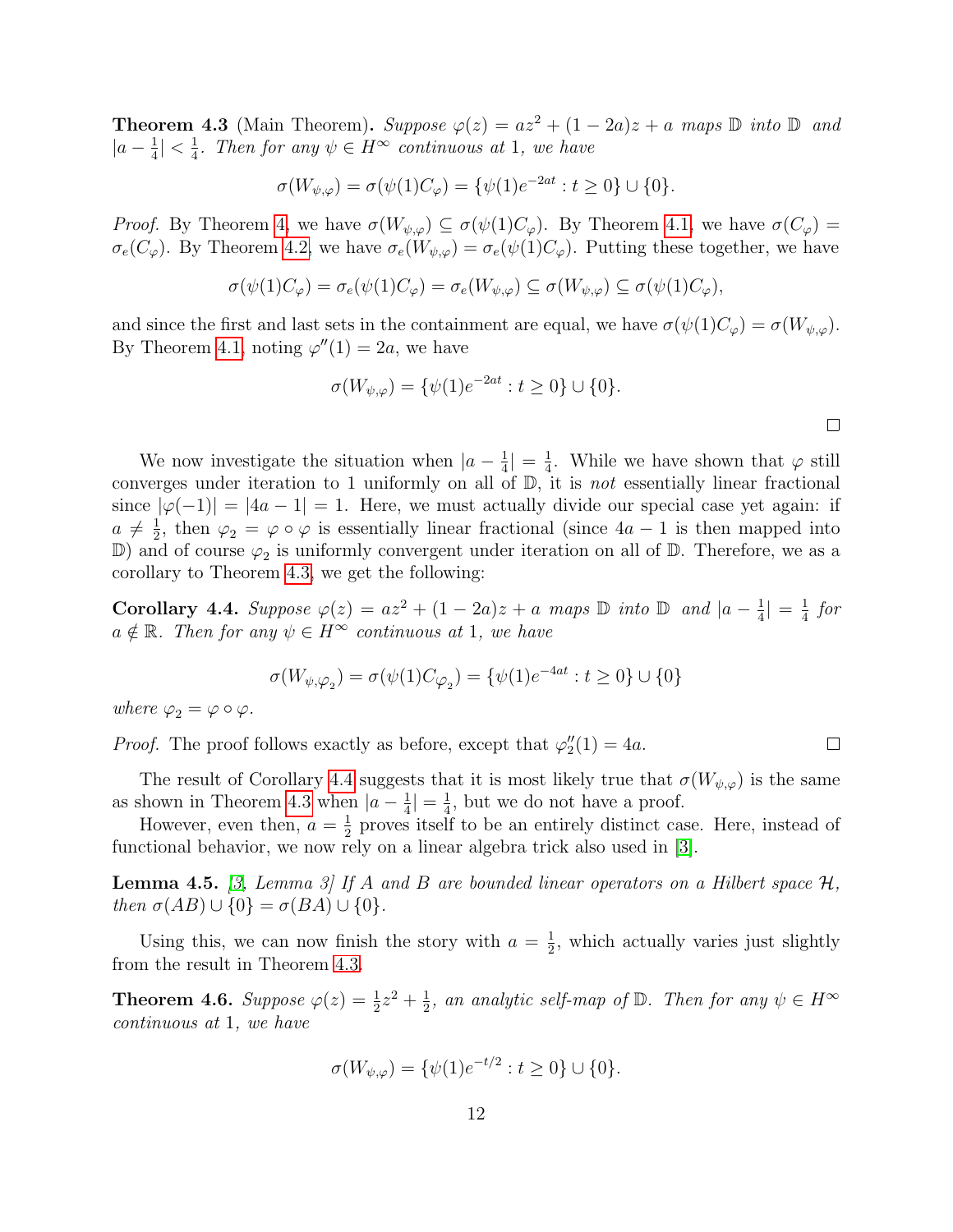*Proof.* If  $f(z) = \frac{1}{2}z + \frac{1}{2}$  $\frac{1}{2}$ , then we have  $C_{\varphi} = C_{z^2} C_f$ . By Lemma [4.5,](#page-12-2) we have  $\sigma(C_{\varphi}) \cup \{0\} =$  $\sigma(C_{z^2}C_f) \cup \{0\} = \sigma(\bar{C}_f C_{z^2}) \cup \{0\} = \sigma(\bar{C}_{f^2}) \cup \{0\}.$  Note that  $f^2(z) = \frac{1}{4}z^2 + \frac{1}{2}$  $rac{1}{2}z + \frac{1}{4}$  $\frac{1}{4}$ , which falls under Theorem [4.1](#page-11-1) with  $s = \frac{1}{2}$  $\frac{1}{2}$ . Since we also know  $C_{\varphi}$  is not invertible, we have  $\sigma(C_{\varphi}) = \{ \psi(1)e^{-t/2} : t \ge 0 \} \cup \{ 0 \}.$ 

Likewise, let  $\psi \in H^{\infty}$  be continuous at 1 and consider  $T_{\psi}C_{\varphi} = T_{\psi}C_{z^2}C_{f}$ . Again by Lemma [4.5,](#page-12-2) we have  $\sigma(T_{\psi}C_{z^2}C_f) \cup \{0\} = \sigma(C_f T_{\psi}C_{z^2}) \cup \{0\} = \sigma(T_{\psi \circ f}C_{f^2}) \cup \{0\}$ . Since f maps D into D analytically and f is continuous at 1, we still have that  $\psi \circ f \in H^{\infty}$  and and  $\psi \circ f$  is continuous at 1 (and  $\psi \circ f(1) = \psi(1)$ ). Again, we also know that  $T_{\psi}C_{\varphi}$  is not invertible. Then, by Theorem [4.3](#page-12-0) we have

$$
\sigma(W_{\psi,\varphi}^*) = \sigma(\psi(1)C_{\varphi}) = \{\psi(1)e^{-t/2} : t \ge 0\} \cup \{0\}.
$$

While our guess is that Theorem [4.3](#page-12-0) holds for  $|a-\frac{1}{4}\rangle$  $\frac{1}{4}$  =  $\frac{1}{4}$  when *a* is complex, the exponent in our result for  $a=\frac{1}{2}$  $\frac{1}{2}$  does not match up with Theorem [4.3,](#page-12-0) presumably because it is more distinct in its failure to be essentially linear fractional. However, the final result is the same in practicality: for  $0 < a \leq \frac{1}{2}$  $\frac{1}{2}$ ,  $\sigma(W_{\psi,\varphi})$  is the closed line segment connecting  $\psi(1)$  to the origin.

#### 5. Implications and Further Questions

There are two important concepts in this paper that could be pursued further. The first is extending our methods for showing quadratics exhibit uniformly convergent iteration to higher-degree polynomials. Certainly Corollary [2.4](#page-9-0) implies more than it says; e.g.  $\varphi \circ \varphi$  is a quartic self-map of  $\mathbb D$  that also converges uniformly on all of  $\mathbb D$ . For any polynomial map fixing 1,  $\varphi_n(z) - 1$  will be a factor of  $\varphi_{n+1}(z) - 1$ , suggesting that our recursive approach used in Theorem [2.2](#page-5-0) could be generalized, but it will require deeper geometric intuition than we use here for quadratic maps.

The second important concept is the intersection of self-maps of  $\mathbb D$  that exhibit uniformly convergent iteration on all of D, and essentially linear fractional maps. Certainly they do not perfectly align; we have already seen that  $\frac{1}{2}z^2 + \frac{1}{2}$  $\frac{1}{2}$  converges under iteration to 1 uniformly on all of D, but is not essentially linear fractional. Likewise, a linear fractional map with both an interior and a boundary fixed point (e.g.  $\varphi(z) = \frac{z}{2-z}$ ) cannot converge uniformly on all of  $\mathbb{D}$ ; it must have only one fixed point in  $\mathbb{D}$  [\[3,](#page-14-2) Theorem 3]. However, the intersection of the two concepts is non-trivial, and leads to the following conjecture.

**Conjecture 5.1.** Suppose  $\varphi$  is an essentially linear fractional self-map of  $\mathbb D$  with exactly one fixed point w in  $\mathbb{D}$ . Then  $\varphi$  converges under iteration to w uniformly on all of  $\mathbb{D}$ .

Were this conjecture true, it would immediately provide a full description of  $\sigma(W_{\psi,\varphi})$  for a rather broad class of symbols, by the same arguments made in this paper. Thus we end with the following list of questions:

1. What is  $\sigma(W_{\psi,\varphi})$  if  $\varphi(z) = az^2 + (1-2a)z + a$  and  $|a-\frac{1}{4}|$  $\frac{1}{4}|=\frac{1}{4}$  $\frac{1}{4}$  for  $a \notin \mathbb{R}$  ?